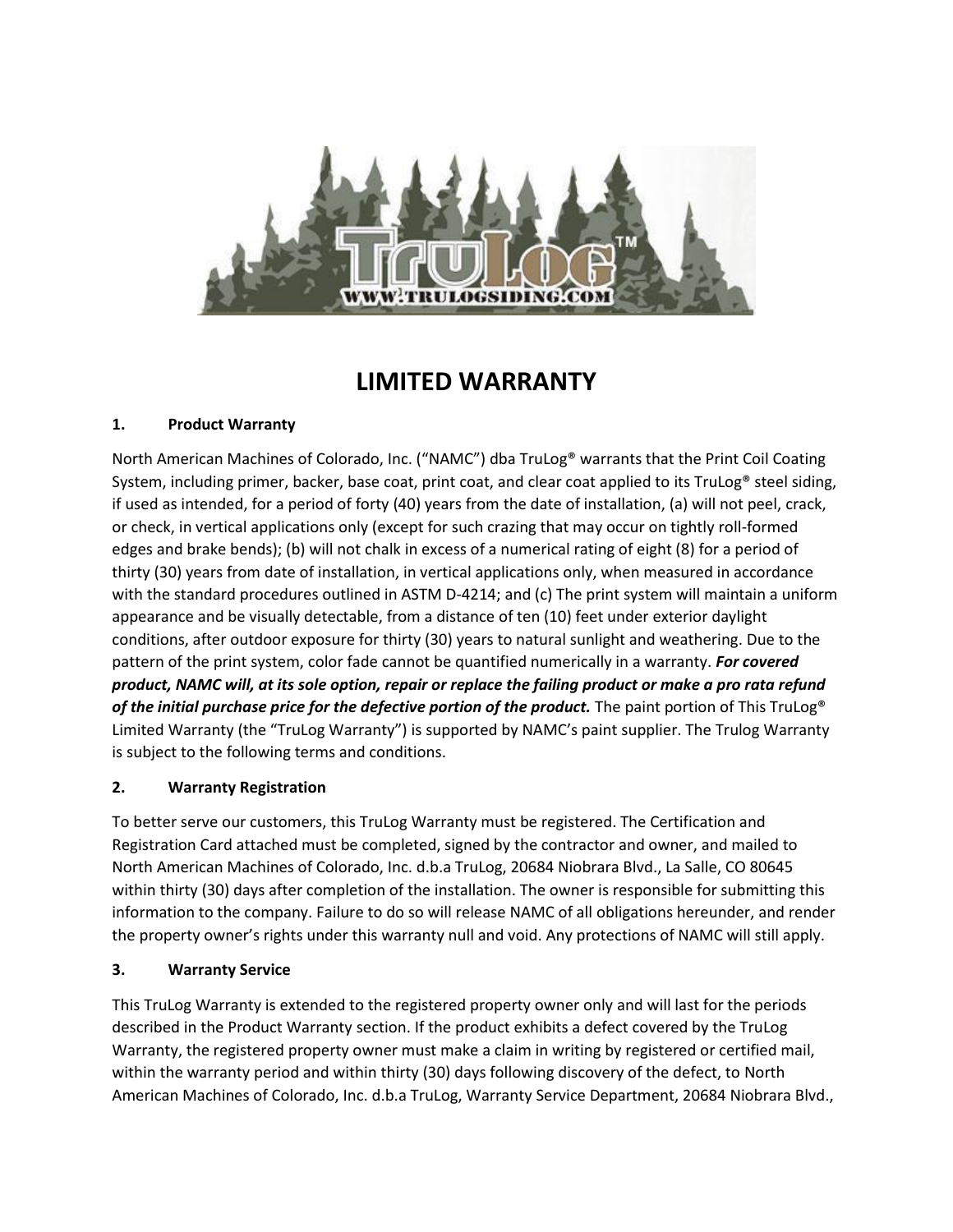La Salle, CO 80645, describing the defect and providing the homeowner's name, property address, date of installation, and a copy of the Registration Card. Failure to provide this notice as required will constitute an absolute waiver and release of all claims the property owner may have, and NAMC will have no liability, under this warranty or otherwise, for that claimed defect. As a condition to any claim under this TruLog Warranty, NAMC and its agents must be provided access to the products for inspection, testing, repair and/or replacement. *Reasonable time should be allowed for inspection, repair, or replacement purposes. This TruLog Warranty covers material only, not labor. If NAMC, in its sole discretion, determines to replace any defective portion of its product, and if the product as originally installed is no longer available, NAMC will have the right to substitute product that, in its determination, is of equal quality. A color variance may occur between any new replacement product in comparison to the originally installed product due to weathering exposure and is not indicative of a defective product. If, at NAMC's sole option, a refund is conveyed to the property owner, the warranty will terminate. Any refund will be limited to the original purchase price of the NAMC product.*

#### **4. Warranty Limitations**

*There are no other warranties other than the express warranty stated herein. No employee, representative, or agent of NAMC, nor any other person, including any installer, contractor, or applicator, has the authority to modify or expand this TruLog Warranty, to waive any limitations, conditions, or exclusions, or to assume or incur on behalf of NAMC any obligation or liability in place of or in addition to the warranty*. THERE IS NO WARRANTY OF MERCHANTABILITY OR FITNESS FOR A PARTICULAR PURPOSE, TO THE FULL EXTENT DISCLAIMER IS PERMITTED BY LAW. IN ANY EVENT, ANY IMPLIED WARRANTY THAT MAY ARISE BY LAW IS LIMITED IN DURATION TO THE TERM HEREIN. THE REPAIR, REPLACEMENT, OR REFUND PROVIDED HEREIN IS EXCLUSIVE AND IN LIEU OF ALL OTHER REMEDIES. NAMC WILL HAVE NO LIABILITY TO ANYONE FOR CONSEQUENTIAL, SPECIAL, INCIDENTAL, INDIRECT, EXEMPLARY, OR PUNITIVE DAMAGES OF ANY KIND WHATSOEVER, INCLUDING WITHOUT LIMITATION PROPERTY DAMAGE, LOST PROFITS, LABOR COSTS, OR ANY OTHER PECUNIARY DAMAGE, WHETHER DUE TO ANY DEFECT IN THE PRODUCTS, BREACH OF THIS AGREEMENT, DELAY, NON-DELIVERY, NON-PERFORMANCE, RECALL, OR ANY OTHER REASON. ALL CLAIMS FOR NEGLIGENCE AND FOR FAILURE OF ESSENTIAL PURPOSE ARE EXPRESSLY WAIVED, RELEASED, AND EXCLUDED. UNDER NO CIRCUMSTANCES WILL NAMC'S LIABILITY FOR ANY DEFECT IN THE GOODS, WHETHER BASED ON CONTRACT, TORT, WARRANTY, OR ANY OTHER THEORY, EXCEED THE PURCHASE PRICE OF THE PRODUCTS. THERE ARE NO THIRD-PARTY BENEFICIARIES TO THESE TERMS. THESE PROVISIONS PROVIDE SPECIFIC LEGAL RIGHTS AND LIMITATIONS. SOME MAY NOT APPLY BASED ON STATE OR FEDERAL LAW, AND OTHER LEGAL RIGHTS MAY EXIST. THE CUSTOMER OR OWNER ACKNOWLEDGES THESE LIMITATIONS AND WAIVERS, DECLARES THAT THEY HAVE BEEN READ AND UNDERSTOOD, AND AGREES TO BE SO BOUND. ANY PAYMENT FOR OR REGISTRATION OF THE PRODUCT SIGNIFIES THAT CUSTOMER OR OWNER HAS VOLUNTARILY AND KNOWINGLY CONSENTED TO ALL TERMS.

### **5. Additional Consumer Rights**

SOME STATES DO NOT ALLOW LIMITATIONS ON HOW LONG AN IMPLIED WARRANTY LASTS, SO SUCH A LIMITATION MAY NOT APPLY TO YOU. SOME STATES DO NOT ALLOW THE EXCLUSION OR LIMITATION OF INCIDENTAL OR CONSEQUENTIAL DAMAGES, SO THAT LIMITATION OR EXCLUSION MAY NOT APPLY TO YOU. THIS WARRANTY GIVES YOU SPECIFIC LEGAL RIGHTS, AND YOU MAY ALSO HAVE OTHER RIGHTS THAT VARY FROM STATE TO STATE.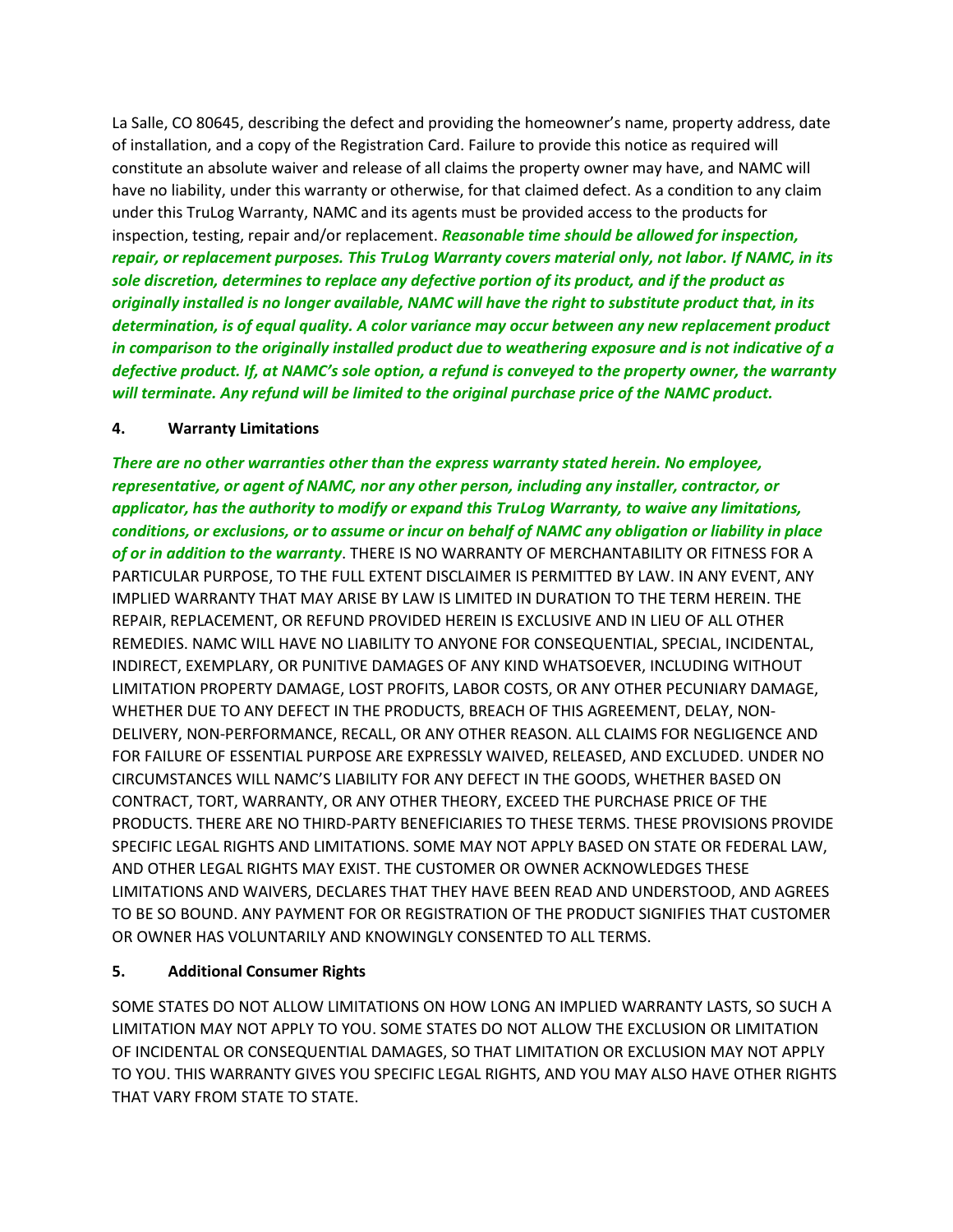#### **6. Warranty Exclusions**

This TruLog Warranty applies only to TruLog building products installed in the fifty (50) United States and District of Columbia. *The warranty does not cover any other costs, damages, defects, or failures, including without limitation those caused by occurrences beyond NAMC's control, such as settlement of a structure, failure of the structure (including foundations and walls), use of incompatible accessories, faulty or improper installation (including the use of improper saw blades in cutting the siding), any re-installation of the products, normal weathering, use of harsh or abrasive chemicals, chemical pollutants, corrosive or finish-damaging conditions, extraordinary fading, animals, fire, flood, lightning, windblown objects, falling objects including hail, earthquake, hurricanes, corrosive atmospheres such as those contaminated with chemical fumes, pollution, acid rain, or salt spray, either directly applied or in the atmosphere, atmospheric conditions or weather of catastrophic nature as defined by the U.S. Weather Bureau, other acts of God, war, vandalism, attachment/adherence of items such as, but not limited to, solar panels or a satellite dish to the product, intentional or negligent acts, unreasonable use, or failure to provide prescribed or reasonable maintenance*. *Crazing or slight cracking that occurs on tightly roll formed edges or break bends of severe embossing is accepted as standard, not defective.*

When installing the product, should any of the product need to be cut to fit around door frames or the structure of the house, a ferrous metal cutting blade **MUST** be used. Use of an improper cutting blade will cause the product coating to heat up and compromise the integrity of the product. Any improper use of non-ferrous metal cutting blades will void this Trulog Warranty.

*As a condition of coverage, an owner must comply with the following maintenance obligations: (a) due to dirt or other substances that may build up around or on the products, annual spray cleanings with a garden hose must be performed to help maintain performance excellence, and (b) additional periodic cleaning may be required in regions where excessive tree sap, hardwood tree tassels, and/or pine resin are prevalent.* The geographic location, the quality of the atmosphere, and other local factors over which NAMC has no control, may contribute to the severity of conditions*. As with all standard coating warranties, industry standards and best practices, products are not suggested for use within 1500 feet of salt water or salt-spray and are not warranted within these distances. Installing next to treated lumber, use with dissimilar metals, or painting the specially coated product will void the TruLog Warranty*. Normal weathering and the natural aging process may cause the colored surface to uniformly fade, darken, chalk, or acquire a surface accumulation of dirt and stains, so these conditions are not covered except as stated here. Non-uniform fading and color change resulting from unequal exposure of the building products to the sun, elements, or other things outside NAMC's control are not covered. In the event of hail damage, the owner must submit a proper insurance claim for primary coverage.

The property owner expressly acknowledges that NAMC will not be responsible for faulty or improper installation, and faulty or improper installation will void the TruLog warranty. The property owner is free to install the product themselves or to choose any licensed contractor in the state in which the work is to be completed. If installation is completed by a non-licensed contractor this TruLog warranty is null and void. You recognize that even if a licensed contractor is utilized to install the TruLog product, that faulty installation could still occur. TruLog, upon request, can provide installation recommendations or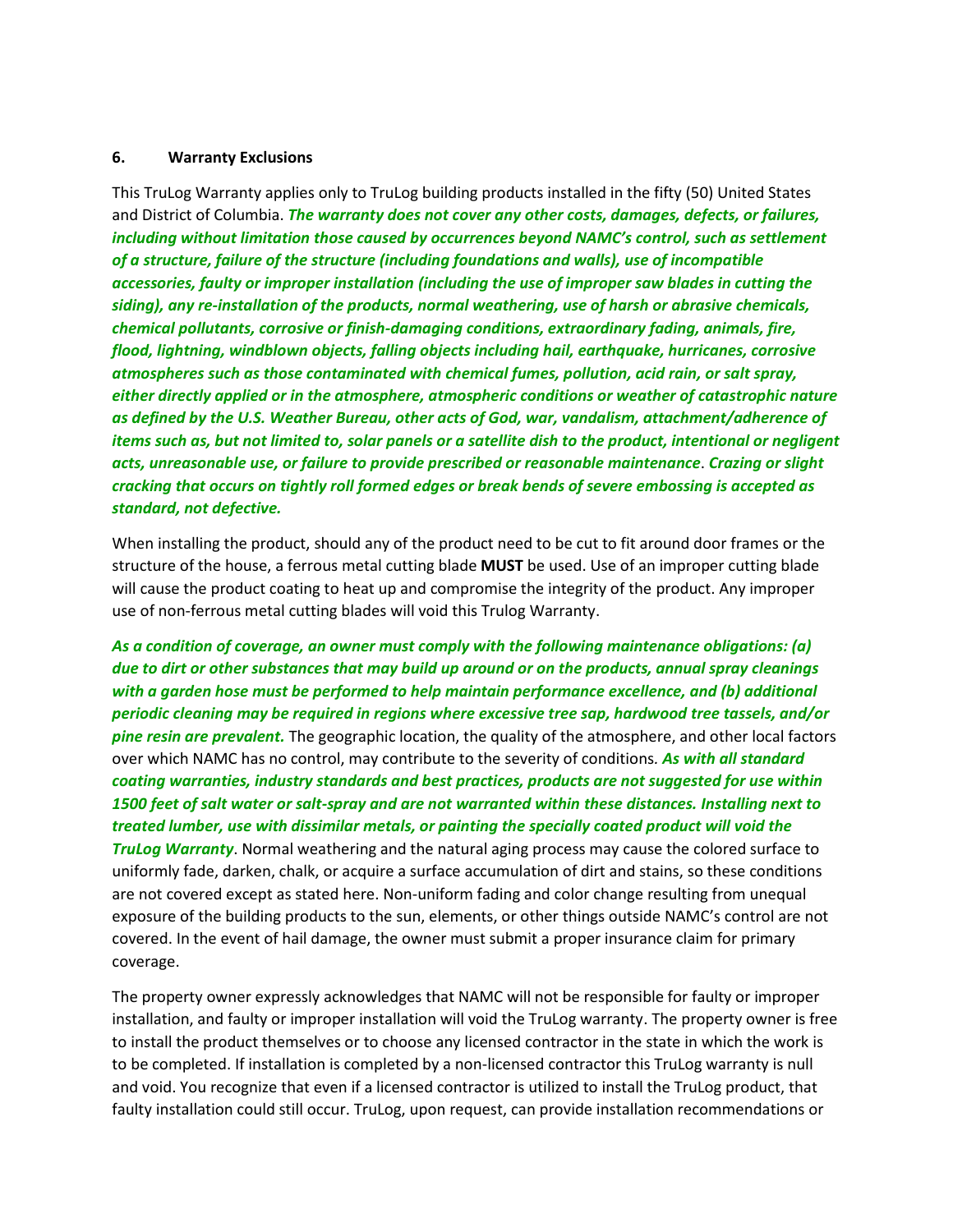experienced contractors in your region who have previously installed Trulog products. Faulty or improper installation will be determined in NAMC's sole and absolute discretion.

## **7. Period of Limitations**

No claim, suit, or other proceeding arising out of or related to the NAMC products or these terms, including without limitation this TruLog Warranty, may be brought by the property owner (original, second, or subsequent) or anyone else after one (1) year from the date it accrues. No discovery, estoppel, or other rule will apply to extend this limitations period.

## **8. Applicable Law**

This TruLog Warranty will be considered to have been made in the State of Colorado and will be governed by and interpreted according to Colorado law, without giving effect to conflict of law principles. Except as provided below, any action or claim arising out of or relating to NAMC products or this Trulog Warranty must be determined through the Alternative Dispute Resolution provision below. If the Alternative Dispute Resolution terms are deemed unenforceable by a court of competent jurisdiction, any action or claim must be brought only in a federal or state court in Denver, CO, or Weld County, Colorado, respectively, having jurisdiction over the subject matter, and the purchaser and property owner(s) irrevocably consent that such court will have personal jurisdiction over them and waives any objection that the court is an inconvenient forum. In the event any suit is brought against NAMC in violation of these terms or the Alternative Dispute Resolution procedures below, or for claims waived or released, the person agrees to pay NAMC's attorney and paralegal fees as well as costs to defend such suit.

### **9. Miscellaneous**

If any provision or individual term is invalid or unenforceable under any applicable law, the provision or term will be ineffective to that extent and for the duration of the illegality, but the remaining provisions and terms will be unaffected. These terms will be binding on the original purchaser of Trulog product. This warranty is non-transferable and non-assignable. *THE REMEDIES DESCRIBED ABOVE ARE YOUR*  **SOLE AND EXCLUSIVE REMEDIES AND OUR ENTIRE LIABILITY FOR ANY BREACH OF THIS LIMITED** *WARRANTY. OUR LIABILITY SHALL UNDER NO CIRCUMSTANCES EXCEED THE ACTUAL AMOUNT PAID BY YOU FOR THE DEFECTIVE PRODUCT, NOR SHALL WE UNDER ANY CIRCUMSTANCES BE LIABLE FOR CONSEQUENTIAL, INCIDENTAL, SPECIAL, OR PUNITIVE DAMAGES OR LOSSES, WHETHER DIRECT OR INDIRECT.*

# **10. NAMC's Rights**

NAMC has all rights and remedies given to sellers by applicable law, and its rights and remedies are cumulative and may be exercised from time to time. No waiver or novation by NAMC will be effective unless in writing signed by NAMC. NAMC will not lose any right because it has not exercised that right in the past.

# **11. Alternative Dispute Resolution**

The following informal dispute resolution procedure is mandatory and will be sole and exclusive avenue for dispute resolution if you believe that we have not performed our obligations under this limited warranty: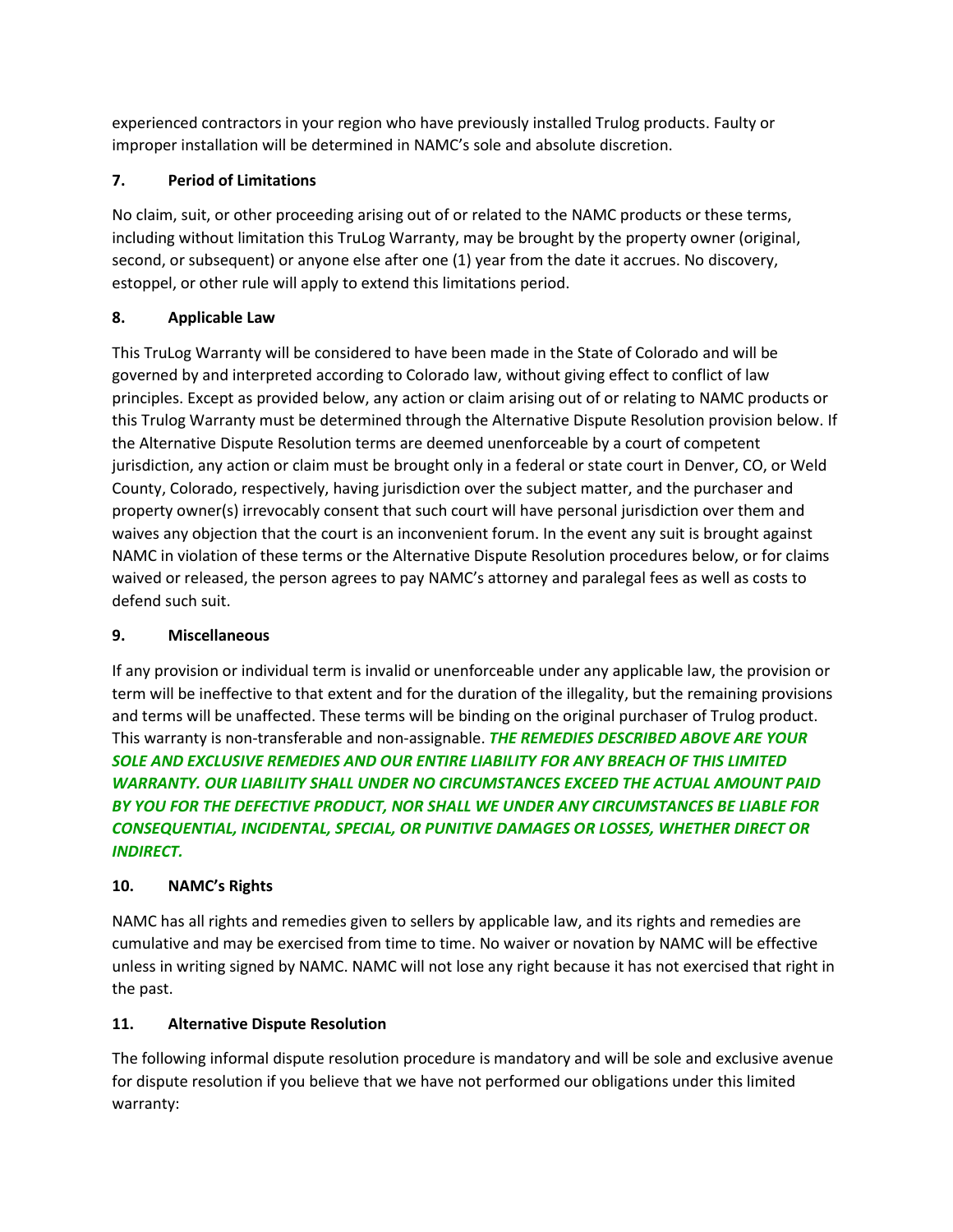- 1) Mediation. You agree to engage in mandatory mediation with NAMC. Mediation will occur in the state of Colorado at the location of the mediator's office or such other location as the parties and mediator agree to within the state of Colorado. If you wish to engage in mediation to resolve a dispute, you must send notice to NAMC at the address provided for in Section 2 of this Trulog Warranty within thirty (30) days of notice of the denial of the warranty coverage. Trulog will send a list of three mediators for your review, and you shall select a mediator within ten (10) days of receiving the mediator list. All mediation costs will be shared equally with NAMC.
- 2) Arbitration. If mediation is unsuccessful you agree to engage in mandatory binding arbitration. If, after mediation, there is not resolution of the dispute and you wish to continue to resolve the dispute through arbitration you must give notice to NAMC within thirty (30) days of the completion of mediation. Arbitration will occur through Judicial Arbitration and Mediation Services ("JAMS"). Three arbiters will be selected from JAMS. One by NAMC, one by you, and one by the arbiters selected. All arbitration costs will be shared equally with NAMC. The arbitration rules provided by JAMS that govern the dispute between NAMC and yourself shall govern the arbitration. If there is a dispute between NAMC and yourself about which rules shall govern the arbitration, the arbiters shall determine which rules apply. All arbitration decisions are final and binding.

*YOU EXPRESSLY WAIVE ANY RIGHT TO ASSERT ANY CLAIMS AGAINST NAMC AS A REPRESENTATIVE OR MEMBER IN ANY CLASS OR REPRESENTATIVE ACTION, EXCEPT WHERE SUCH WAIVER IS PROHIBITED BY LAW OR DEEMED BY A COURT OF LAW TO BE AGAINST PUBLIC POLICY. TO THE EXTENT YOU ARE PERMITTED BY LAW OR COURT OF LAW TO PROCEED WITH A CLASS OR REPRESENTATIVE ACTION AGAINST NAMC, YOU AGREE: 1) THAT YOU SHALL NOT BE ENTITLED TO RECOVER ATTORNEY'S FEES OR COSTS ASSOCIATED WITH PURSUING THE CLASS OR REPRESENTATIVE ACTION; AND 2) YOU WILL NOT PARTICIPATE AS A MEMBER OF THE CLASS AND WILL NOT SUBMIT A CLAIM OR OTHERWISE PARTICIPATE IN ANY RECOVERY SECURED THROUGH THE CLASS OR REPRESENTATIVE ACTION.*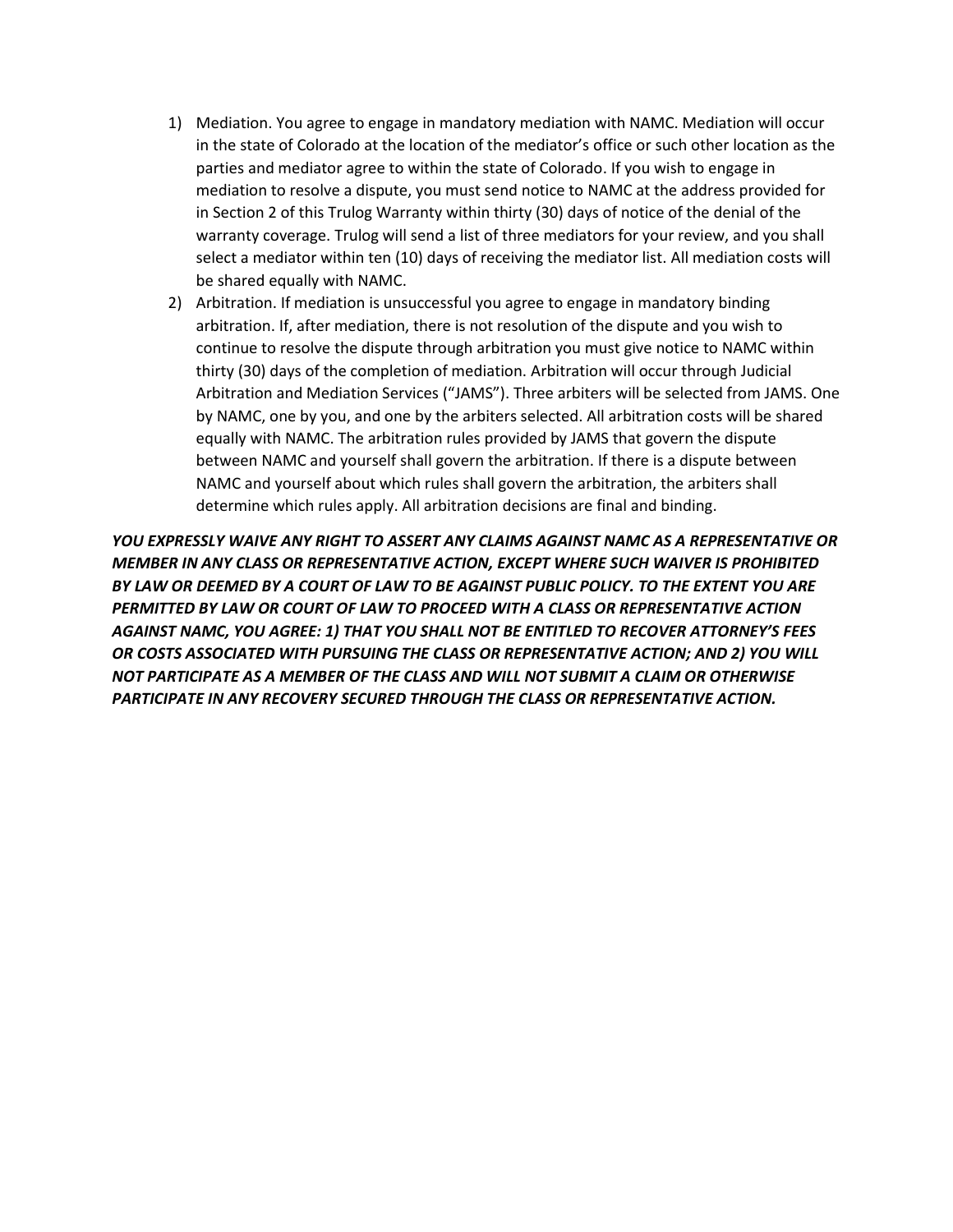#### **NAMC WARRANTY CERTIFICATION AND REGISTRATION CARD**

This TruLog Warranty is valid only after this Certification and Registration Card is completed by the contractor and property owner and mailed to NAMC or submitted via email to Ryan.reedbaum@trulogsiding.com within thirty (30) days after completion of the installation of NAMC products. The owner is responsible for submitting this information to the company. Failure to do so will render the warranty null and void, and relieve NAMC of all obligations under the warranty. All protections of NAMC will apply. PLEASE PRINT CLEARLY AND COMPLETE THE ENTIRE FORM. KEEP A COPY FOR YOUR RECORDS. Mail to: North American Machines of Colorado, Inc. d.b.a TruLog, Warranty Service Department, 20684 Niobrara Blvd., La Salle, CO 80645.

#### **Product & Installation Information**

*Brand and Product Installed:*

| <b>Property Owner Information &amp; Certification</b>                                    |
|------------------------------------------------------------------------------------------|
|                                                                                          |
|                                                                                          |
|                                                                                          |
|                                                                                          |
| I have received, read, and agree to the terms of the NAMC, Inc. TruLog Limited Warranty. |
|                                                                                          |
|                                                                                          |
| Installing Contractor Information & Certification, if Applicable                         |
|                                                                                          |
|                                                                                          |
|                                                                                          |
|                                                                                          |

**This will certify that NAMC TruLog steel siding products manufactured by NAMC have been installed at the address and on the date listed above and that the owner whose name appears above qualifies for a NAMC TruLog Limited Warranty. I have supplied a copy of the Warranty Certificate to the owner.**